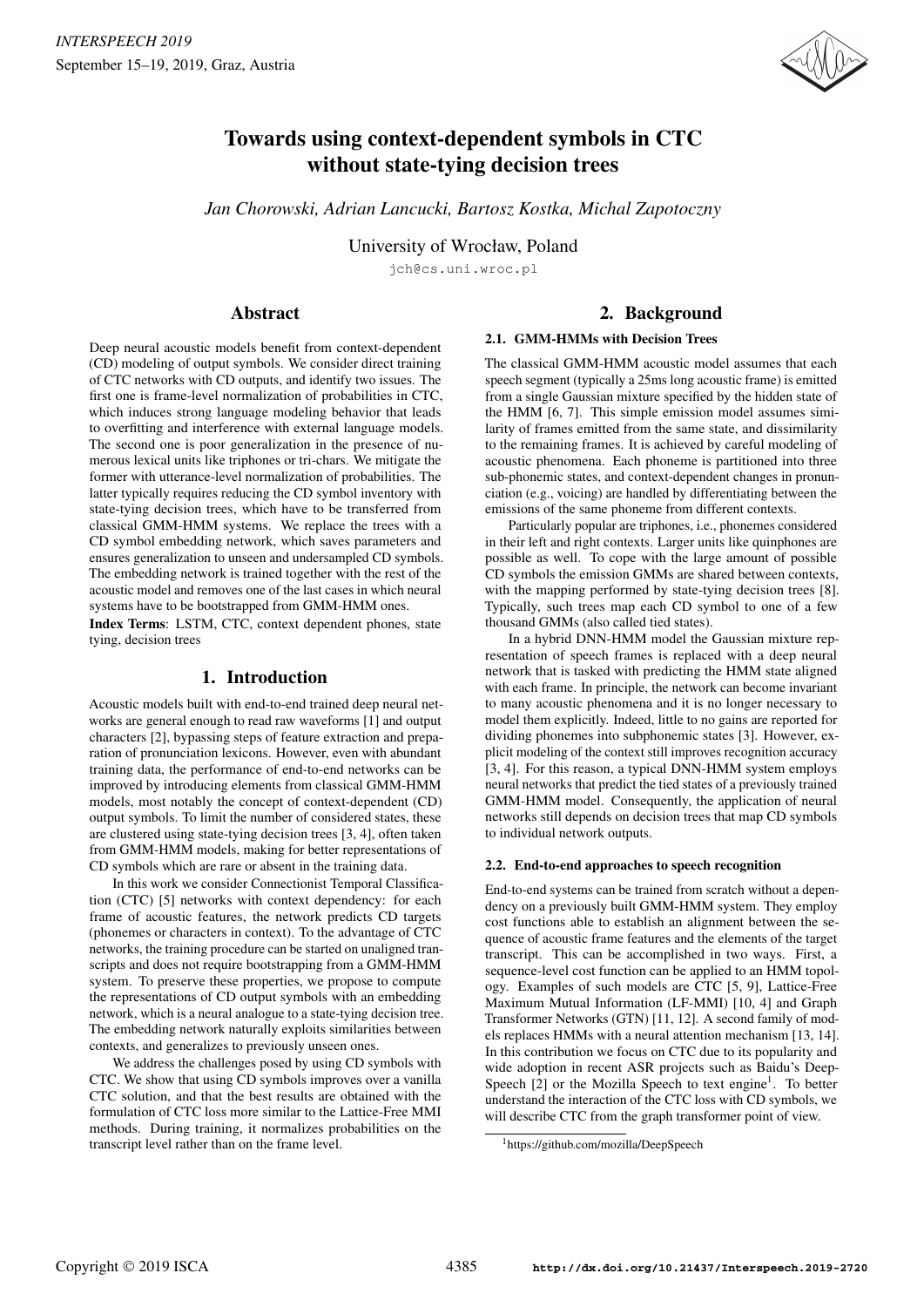

Figure 1: *CTC transducers for a two-letter alphabet*  $\mathcal{L} = \{a, b\}$ 

#### 2.3. Locally and globally normalized CTC

Let  $Y$  be a desired transcript, i.e., a sequence of symbols over an alphabet  $\mathcal L$ . An extended transcript  $\hat Y$  of symbols from the alphabet  $\hat{\mathcal{L}} = \mathcal{L} \cup \{\emptyset\}$  is a longer sequence formed by repeating elements of Y and padding them with a special blank  $(\emptyset)$  token. Consecutive elements of  $\hat{Y}$  correspond to input frames. Y can be uniquely recovered from  $\hat{Y}$  by removing repetitions and blanks, implemented by a function  $B(\hat{Y}) = Y$  [5]. This operation can also be implemented using a Finite State Transducer (FST) [15] shown in Figure 1. Equivalently, all extended transcripts that map to  $Y_e$  can be captured with a regular expression

 $\emptyset^*$  a a<sup>\*</sup>  $\emptyset^*$  b b<sup>\*</sup>  $\emptyset$   $\emptyset^*$  b b<sup>\*</sup>  $\emptyset^*$  a a<sup>\*</sup>  $\emptyset^*$ ,

where the  $*$  operator denotes zero or more repetitions.

The network reads a sequence of  $T$  acoustic frames and computes a matrix  $O \in \mathbb{R}^{T \times |\mathcal{\hat{L}}|}$  of unnormalized, non-negative scores  $O_{t,l}$  for emitting symbol l from frame t. The unnormalized score of an entire extended transcript  $\hat{Y}$  is defined as the product of scores assigned to all its symbols

$$
\hat{S}(\hat{Y}) = \prod_{t} O_{t, \hat{Y}_t},\tag{1}
$$

often replaced by a sum of logarithms for numerical stability.

#### *2.3.1. CTC-G: Globally normalized CTC*

To compute the probability assigned to a transcript  $Y$  we normalize the sum of scores of all extended transcripts that map to Y by the sum of scores of all extended transcripts, as advocated in GTN [11], LF-MMI [10], and Alphanet [16]:

$$
P(Y|X) = \frac{\sum_{\hat{Y} \in B^{-1}(Y)} \hat{S}(\hat{Y})}{\sum_{\hat{Y} \in \hat{\mathcal{L}}^T : \hat{Y} \text{is valid}} \hat{S}(\hat{Y})}.
$$
 (2)

Both the numerator and the denominator can be computed using the forward algorithm over graphs unrolled over utterance frames: the utterance graph (Figure 1b) for the numerator and the decoding graph (Figure 1a) for the denominator. The time complexity depends on the number of states in the graph. For CD systems it is dominated by the denominator computation.

#### *2.3.2. CTC: Local normalization in CTC*

CTC avoids denominator computation in (2) by using framewise normalization of scores. Observe that for any  $Z_t$  we have

$$
P(Y|X) = \frac{\sum_{\hat{Y} \in B^{-1}(Y)} \hat{S}(\hat{Y})}{\sum_{\hat{Y} \in \hat{\mathcal{L}}^T : \hat{Y}_{\text{is valid}}} \hat{S}(\hat{Y})}
$$
  
= 
$$
\frac{\sum_{\hat{Y} \in B^{-1}(Y)} \prod_t O_{t, \hat{Y}_t} / Z_t}{\sum_{\hat{Y} \in \hat{\mathcal{L}}^T : \hat{Y}_{\text{is valid}}} \prod_t O_{t, \hat{Y}_t} / Z_t}.
$$



Figure 2: *Bi-character CTC decoding transducer for a two-letter alphabet*  $\mathcal{L} = \{a, b\}$ *. It imposes overlap between subsequent bi-characters.*

Validity of an extended transcript refers to the correct overlap of neighboring symbols, which is an issue if CD symbols are used. With ordinary context independent (CI) symbols, every extended transcript is valid. Taking  $Z_t = \sum_y O_{t,y}$  we can locally normalize network outputs into probabilities  $p(\hat{Y}_t =$  $y$ ) =  $O_{t,y}/Z_t$ . Furthermore, when all extended transcripts are valid, which is the case when context-independent (CI) symbols are used, the denominator  $\sum_{\hat{Y} \in \hat{\mathcal{L}}^T} \prod_t p(\hat{Y}_t = y)$  is always 1.0 and need not be computed recovering the familiar CTC formula

$$
P(Y|X) = \sum_{\hat{Y} \in B^{-1}(Y)} \prod_{t} p(\hat{Y}_t|X).
$$
 (3)

#### 2.4. CTC loss with context-dependent symbols

We illustrate the CTC criterion with CD symbols on an example. Let  $[a, b, b, a]$  be the target transcript, which corresponds to the sequence  $Y_E = [\emptyset a, ab, bb, ba]$  of bi-characters with  $\emptyset a, aa,$ and ba denoting CD-variants of  $a$ . The extended alphabet has 7 symbols (1 blank and 6 CD symbols). All extended transcripts of  $Y_E$  match the expression

 $\emptyset^*$   $\emptyset$ a  $\emptyset$ a<sup>\*</sup>  $\emptyset^*$   $\emptyset^*$   $\emptyset^*$   $\emptyset^*$   $\emptyset^*$   $\emptyset^*$   $\emptyset^*$   $\emptyset^*$ .

Please note that the blank symbol between repeated bs became optional, because the two emissions of b have different contexts.

From the example we can see that CD symbols which form an extended transcript overlap with the symbol at frame  $t$ , setting the context for frame  $t+1$ . This means that strings over the alphabet  $\hat{Y}$  with improper overlaps are invalid and must be removed from the denominator sum in (2). This can be achieved with the forward algorithm applied to a sparsely connected decoding graph, e.g., the bi-character one in Figure 2.

However, the locally normalized CTC loss (3) implicitly sums over all strings in  $\hat{Y}^*$ , including the invalid ones whose CD symbols do not overlap. This makes the network prone to overfitting, because it must learn to properly overlap the symbols that are predicted and thus remove all ambiguity from its outputs. In practice this means that CTC predictions will become very sharp, selecting for each frame only one CD-symbol with high probability. The model is forced to start modeling the language in order to be able to essentially output a single hypothesis. During decoding, this internal language model conflicts the external one, requiring the use of low acoustic model weights (cf. Figure 4).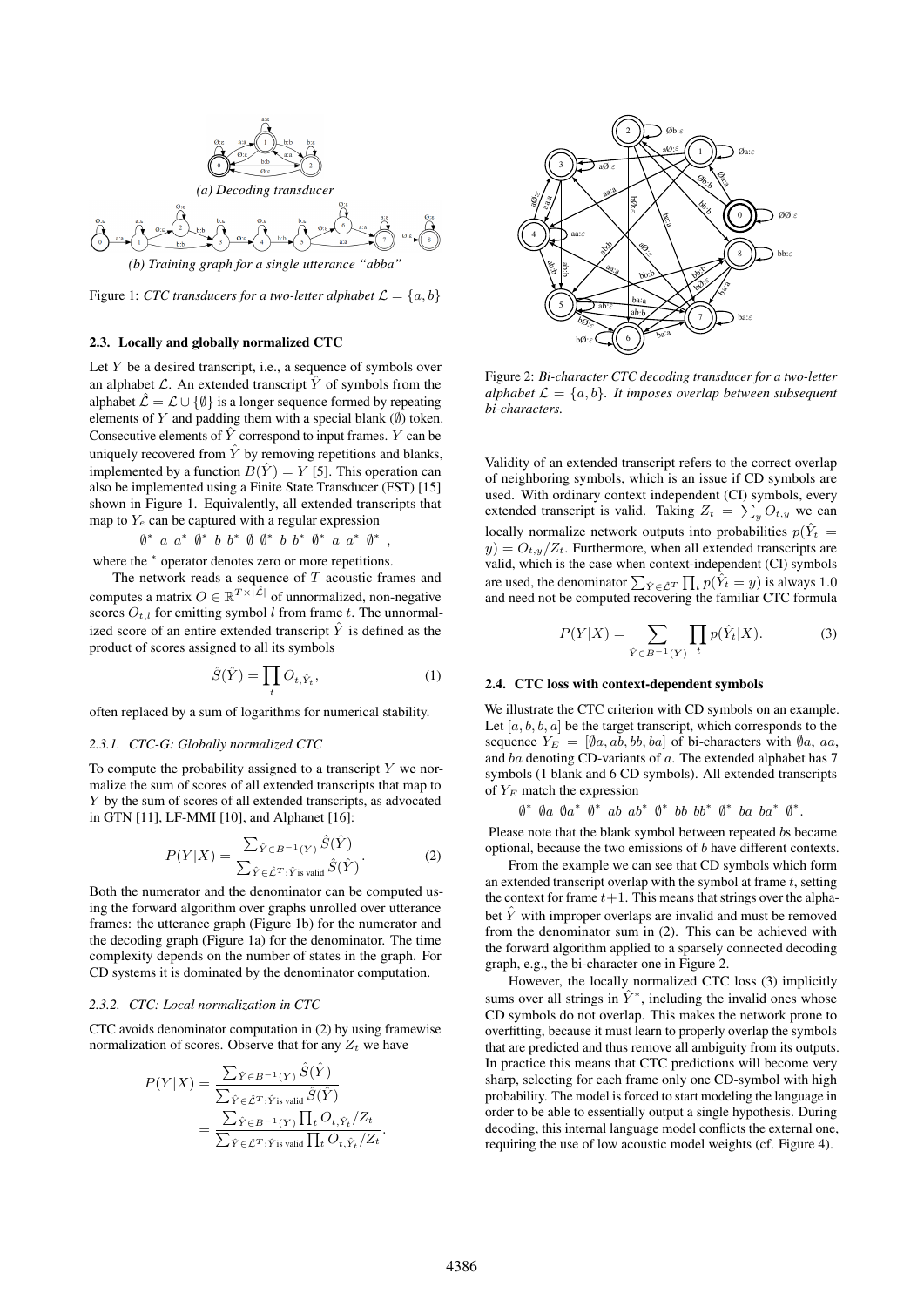Under a different interpretation, local normalization forces the network to differentiate between the same symbol in different contexts, even though they may correspond to exactly the same sound. Clustering CD-symbols using decision trees [3] helps by grouping similarly sounding tied symbols. However, even with tied symbols, there are many invalid extended transcripts which the network will learn not to emit.

#### *2.4.1. CTC-GB: context-dependent blanks in CTC-G*

Globally normalized CTC allows to introduce multiple contextdependent blank characters (CTC-GB). This brings the CTC topology closer to a classical tri-state HMM, where blanks serve as secondary subcharacter states. In our running example  $Y_E$ , all valid extended transcripts with CD blanks fit the pattern

 $\emptyset\emptyset^*$   $\emptyset$ a  $\emptyset$ <sup>\*</sup>  $a\emptyset^*$   $ab\emptyset^*$   $bb\rightarrow b\emptyset^*$   $bb\rightarrow b\emptyset^*$   $ba$   $ba^*$   $a\emptyset^*$ ,

where  $\emptyset\emptyset$ ,  $\alpha\emptyset$ , and  $\delta\emptyset$  are the CD blank symbols. We found that the CD blanks are especially helpful when we tie the prototypes used by the scoring layer in the network, as described next.

## 3. CD Embeddings for End-to-end Training

The last parametrized layer of a typical deep neural model is a linear layer, also called an embedding or a look-up layer. It stores a prototype vector per each of N output symbols and has  $\mathcal{O}(N)$ parameters. Because CD targets are strings of  $D$  symbols from the alphabet  $\hat{\mathcal{L}}$ , the embedding layer naively requires  $\mathcal{O}(|\hat{\mathcal{L}}|^D)$ parameters. This exponential growth with  $D$  can be alleviated by fixing the number of tied states, and mapping each of  $|\hat{L}^D|$ strings to a tied state in the scoring layer with a decision tree.

We propose an alternative way to handle large numbers of output symbols: keep the full set of output symbols (which still grows exponentially with the size of the context), but make their prototypes co-dependent by generating them with an auxiliary Context-Dependent Embedding (CDE) neural network, analogous to a state-tying decision tree. CDE reduces the number of parameters in the scoring layer, enables learning similarities between contexts, and generalization to previously unseen ones. Prototypes of n-gram CD symbols (in our case bi-chars and trichars) are computed with  $n$  separate character embedding layers. Those embeddings of individual characters are then concatenated and passed through a ReLU MLP (Figure 3).

# 4. Model Description

We use the Wall Street Journal dataset, with the typical split into *Si284*, *Dev93*, and *Eval92* as train, dev and test sets, respectively. We calculate 80-dim filterbank features along with the energy in each frame, extend them with temporal  $\Delta$ s and  $\Delta$ - $\Delta$ s, and apply global cepstral mean and variance normalization (CMVN). We pre-process the data using Kaldi [17], implement the neural



Figure 3: *Architecture of the Context-Dependent Embedding (CDE) network. Embeddings of individual characters are combined to form a CD symbol embedding.*



Figure 4: *Globally (CTC-G) versus locally normalized CTC with CD symbols under external LM. CTC-G reaches lower WER with higher acoustic weights than CTC, indicating that its outputs are more ambiguous and conflict less with the LM. The range of optimal acoustic weights is also broader for CTC-G.*

network in PyTorch [18] and use Kaldi's FST decoder.<sup>2</sup>

Our model has two convolutional layers with ReLU activations, dimensionality 32, kernel sizes  $7 \times 7$ , and strides  $1 \times 2$ and  $3 \times 1$ , meaning that the first layer halves the resolution along the frequency axis and the second layer reduces the length of the utterance. We apply batch normalization [19] after each convolution. The convolutions are followed by four BiLSTM layers with 320 cells each. Therefore, scoring layer prototype vectors are also 320 dimensional. The alphabet has  $|\hat{\mathcal{L}}| = 49$  symbols, which accounts for 2401 bi-characters, and over  $117k$  possible tri-characters. We limit the set of tri-characters from  $117k$  to less than 18k which appear in the training data and the language model. We treat the leftmost and rightmost characters of a trichar as left and right contexts. The context-dependent scoring network embeds each CI symbol into 160 dimensions for bichars and 110 dimensions for tri-chars, then uses 2 ReLU layers with 320 units and an affine projection into 320 dimensions.

Hyperparameters were adjusted on the baseline CTC contextindependent model. All models are trained with batches of 16 utterances using Adam optimizer [20] and learning rate 0.001, which is halved every 5 epochs starting from the  $32<sup>nd</sup>$  epoch. We use Polyak averaging with decay 0.998 [21]. All parameters are initialized using PyTorch defaults. We regularize with Gaussian weight noise with peak standard deviation  $\sigma = 0.15$  [22], which increases linearly during initial 20k steps.

# 5. Experiments

We first confirm that locally normalized CTC with CD symbols conflicts with external language models. Figure 4 relates *Dev93* decoding accuracy with acoustic weight for global and local normalizations. For a given symbol, locally normalized CTC sharply differentiates between its contexts. This has to be mitigated during decoding with low acoustic model weights, which is equivalent to increasing the temperature of its SoftMax output classifier. Globally normalized CTC-G reaches a lower overall WER with higher acoustic weights, indicating that it produces more ambiguous hypotheses, which are resolved by the LM. We observed a similar trend for other locally and globally normalized models. In fact, for all CD models in Table 1 the optimal acoustic weight was close to 0.4 for locally normalized ones and to 1.0 for globally normalized ones.

 $2$ Our PyTorch implementation is freely available at  $g$ ithub.com/ chorowski-lab/pytorch-asr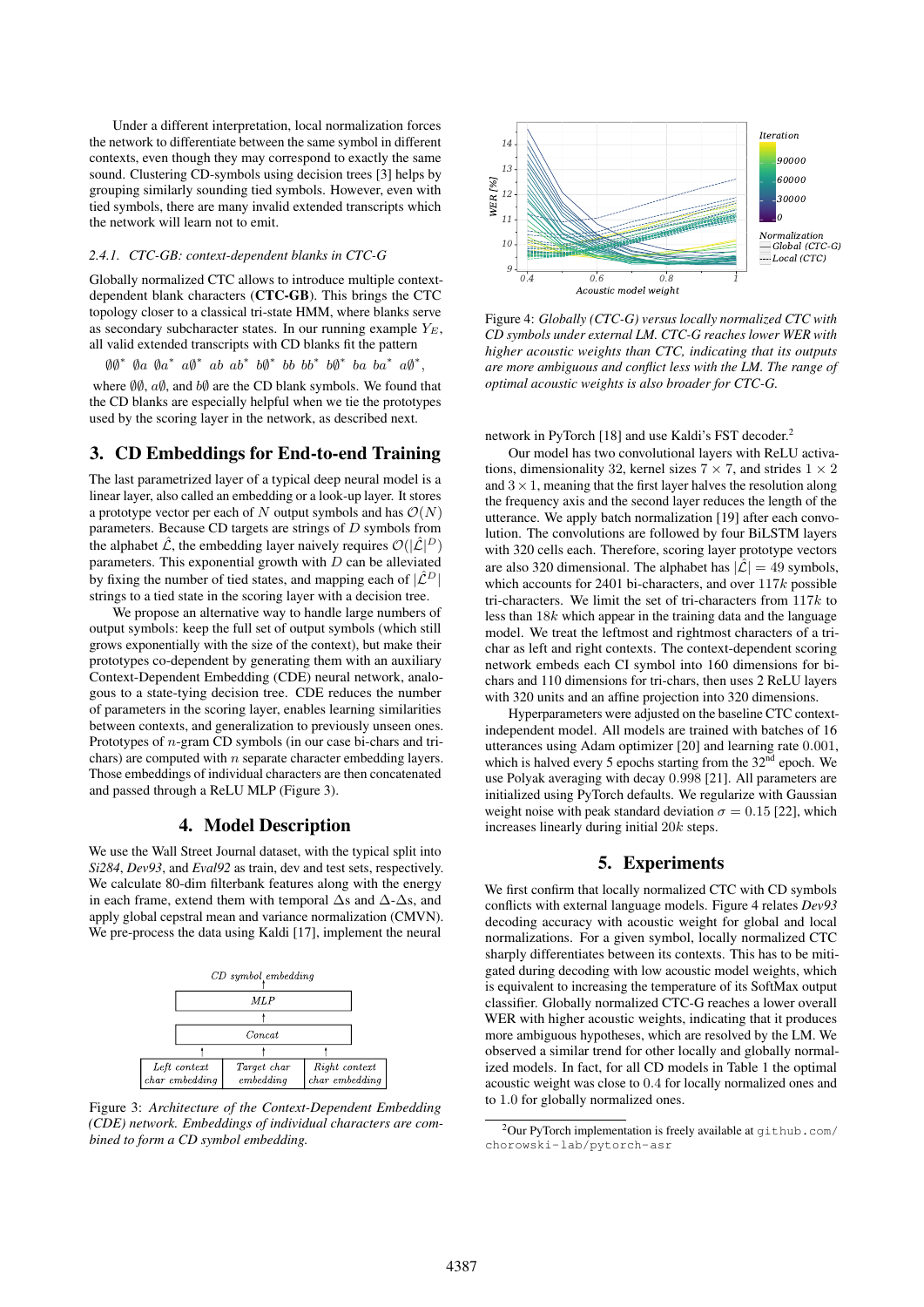Table 1: *WER (%) of character-based models on WSJ, with external LMs for locally normalized CTC, globally normalized CTC-G (e.q.* (2)*), CTC-GB with CD blanks. CDE denotes networks with the deep CD-symbol embedder. With the exception of tri-char models, we average 3 independent training runs.*

|                    | Bg LM |                    | TgLM[9] |                    |
|--------------------|-------|--------------------|---------|--------------------|
| Model              | Dev93 | Eval <sub>92</sub> | Dev93   | Eval <sub>92</sub> |
| $LF-MMI[4]$        |       |                    |         | $5.2*$             |
| LF-MMI Bi-char [4] |       |                    |         | $4.1*$             |
| Eesen [9]          |       |                    |         | 7.3                |
| Gram-CTC [23]      |       |                    |         | 6.7                |
| CTC/ASG [24]       |       |                    | 9.5     | 6.6                |
| <b>CTC</b>         | 12.1  | 8.7                | 9.3     | 6.6                |
| CTC Bi-char        | 12.0  | 8.4                | 9.4     | 6.4                |
| CTC Bi. CDE        | 11.9  | 8.4                | 9.3     | 6.4                |
| CTC-G Bi-char      | 11.8  | 8.4                | 9.0     | 6.2                |
| CTC-G Bi. CDE      | 11.6  | 8.7                | 9.0     | 6.5                |
| CTC-GB Bi-char     | 11.8  | 8.5                | 9.2     | 6.5                |
| CTC-GB Bi. CDE     | 11.5  | 8.5                | 8.8     | 6.2                |
| CTC Tri-char       | 11.4  | 8.3                | 9.4     | 6.5                |
| CTC Tri. CDE       | 11.3  | 8.2                | 8.9     | 6.4                |

Uses additional data augmentation

We report in Table 1 error rates for CI and CD variants of CTC using the standard bigram (*Bg*) and trigram (*Tg*) [9] language models. Early stopping checkpoints and acoustic weights for *Eval92* have been selected by best WER on *Dev93*. We average the reported scores over 3 independent runs. As in previous sections, *CTC* denotes the typical, locally normalized variant (3), *CTC-G* the globally normalized one (2), and *CTC-GB* the globally normalized one with context-dependent blanks. Additionally, CDE denotes cases for which CD symbol prototypes were computed using the auxiliary embedding network instead of a look-up table of prototypes. Our baselines match the results of other CTC implementations [9, 23, 24]. For reference we provide LF-MMI results, however not directly comparable due to their data augmentation techniques.

The gains reported on the *Dev93* set, however small, are consistent and match the conclusions of our theoretical CTC loss analysis. Locally normalized bi-character CTC yields about 0.2 percentage point WER reduction, with slight gains coming from using CDE. Globally normalized CD CTC models reach the best performance, improving upon the baseline by 0.4 percentage points. However, the CDE module brings mixed results for globally normalized bi-character models. It yields a small reduction of the number of parameters, improves the error rates when contextual blanks are used, but seems inferior to a simple prototype look-up table under the typical CTC topology. This may indicate that a global CTC blank should have a representation that is unique and separate from other CD symbols, while the contextual blanks benefit from sharing of their prototypes.

The benefits of using the CDE module with tri-characters are more apparent. Not only it yields lower error rates, reaching the best WER with the bigram language model, but also the CDE module can handle tri-characters not seen during training, and requires substantially fewer parameters. In our case CDE has about  $324k$  parameters, while regular embeddings of all  $17k$ tri-characters allowed by the *Tg* language model would require as much as 5.5M parameters.

We attribute the poor performance of the tri-character CTC when decoded with the trigram LM, to overfitting the internal language model as described in Section 2.4. In fact, many of the triphones allowed by the trigram LM are not present in the training set, and the locally normalized CTC loss will make them improbable despite their prototypes being tied to other CD symbols by the CDE module, which yields only a small improvement over the CI baseline. Unfortunately, our forwardbackward implementation does not allow computing the forward cost of the denominator graph in (2) with 17k states and we were not able to build globally normalized tri-character CTC models.

# 6. Related Work

CD symbols in neural ASR systems improve performance of CTC [3] and 1-state "chain" HMM models [4], with best results obtained with decision trees that map contexts to network targets. In [3] this tree is built from activations of the neural network, while [4] used a full bigram output which was slightly inferior to a decision tree obtained using a HMM model. The CDE module aims to recover the benefits of context-dependent outputs, but in a fully neural model that is trainable from scratch.

Several authors have proposed to use multicharacter, or multiphoneme output tokens to reduce the number of emissions. The DeepSpeech 2 model used non-overlappling character bigrams [2], while [23] and [25] dynamically chose a decomposition of the output sequence. This idea was also explored in [26] in the context of sequence-to-sequence models. We do not aim to reduce the length of target sequences, but to enable expressing of dependency of symbol emissions on their context.

Perhaps most similar to our work is [27] in which a neural network is trained to replace a state-tying decision tree. However, this implies a multistage training procedure in which both classical GMM-HMM and neural systems are built. In contrast, we strive to keep a simple, one stage training procedure.

Finally, Hypernetworks [28] expand on the idea of generating weights of neural network using an auxiliary module. We employ this idea in the CDE module and generate the prototypes for context-dependent symbols.

# 7. Conclusions

We have analyzed from a theoretical and experimental viewpoint the behavior of CTC with context-dependent targets. We have identified and addressed two major shortcomings: overfitting of locally normalized CTC, and the expansion of the number of parameters in the final layer of the network. Our proposed solutions are global normalization of the loss and dynamical computation of the final weight matrix using an auxiliary neural network, which allowed us to train compact networks with tri-character outputs. The changes preserve the simplified training procedure valued in the neural end-to-end systems, while yielding a 6% relative WER improvement on the WSJ dataset.

The scope for future work includes better integration with language models, scaling the global normalization to larger contexts, and experiments with LF-MMI chain models. We would also like to test the method on larger datasets.

# 8. Acknowledgments

The authors thank Polish National Science Center for funding under the Sonata 2014/15/D/ST6/04402 grant and to the PLGrid project for computational resources on the Prometheus cluster.